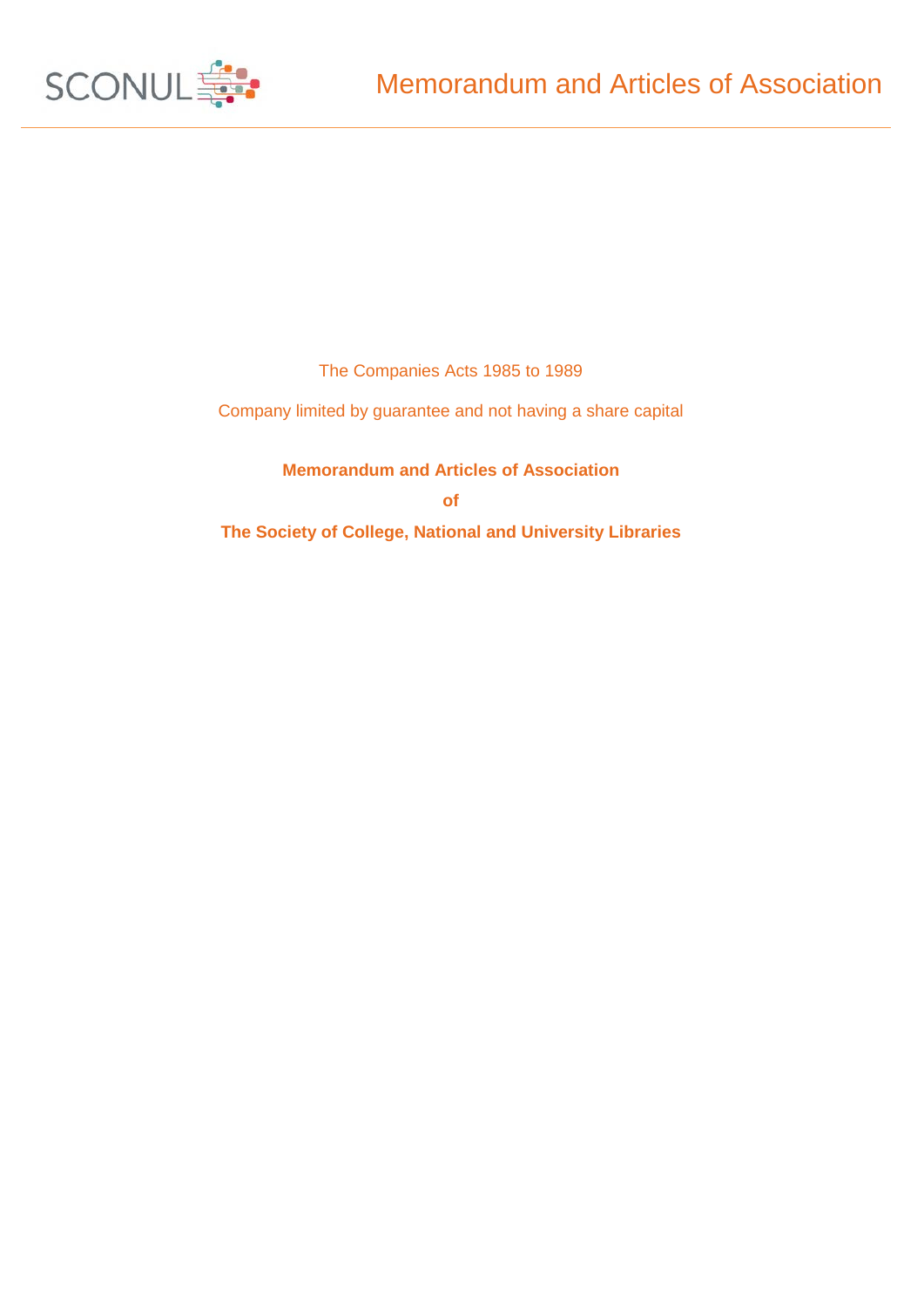

#### The Companies Acts 1985 to 1989

Company limited by guarantee and not having a share capital

Memorandum of Association

of

the Society of College, National and University Libraries

 $\overline{\phantom{a}}$  , and the set of the set of the set of the set of the set of the set of the set of the set of the set of the set of the set of the set of the set of the set of the set of the set of the set of the set of the s

- 1 The name of the Company (hereinafter called 'SCONUL') is 'the Society of College, National and University Libraries'.
- 2 The Registered Office of SCONUL will be situate in England.
- 3 The objects for which SCONUL are established are

Generally to promote, maintain and advance the science and practice of librarianship and to improve the overall standards of national and university libraries for the benefit of the public.

- 4 In furtherance of these objects but not otherwise it will
	- (A) monitor developments in the environment of the higher education sector, assess the implications for libraries and represent the views of university and national libraries to policy making bodies
	- (B) arrange meetings, lectures and discussions and disseminate the results thereof
	- (C) provide professional advice and information services to its members and facilitate exchanges of experience and professional developments
	- (D) publish books, pamphlets, reports, journals, leaflets and other material in whatever form
	- (E) cooperate with other charitable bodies having similar objects and accept the administration of grants and donations for the general objects of SCONUL or (within these general objects) for specific purposes
	- (F) purchase, take on lease or in exchange, hire or otherwise acquire any real or personal property and any rights or privileges which SCONUL may think necessary for the promotion of its objects, and to construct, maintain and alter any buildings or erections necessary or convenient for the work of SCONUL
	- (G) subject to such consents as may be required by law, sell, let, mortgage, dispose of or turn to account all or any of the property or assets of SCONUL as may be thought expedient with a view to the promotion of its objects
	- (H) undertake and execute any charitable trusts which may be lawfully undertaken by SCONUL and may be conducive to its objects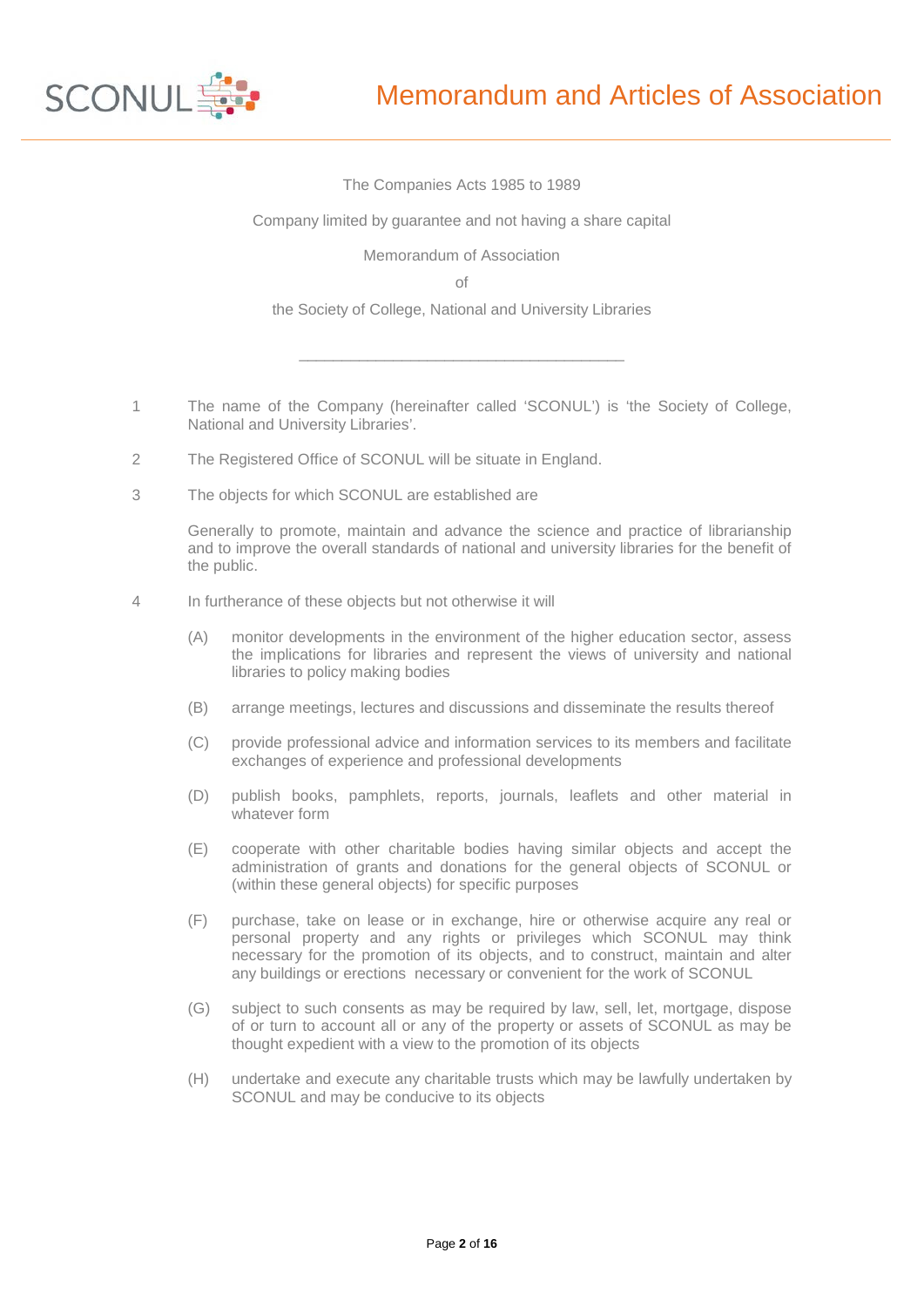

- (I) subject to such consents as may be required by law to borrow or raise money for the purposes of SCONUL on such terms and conditions and on such security as may be thought fit
- (J) engage or employ such persons (whether as employees, consultants, advisers or howsoever) as may be required for the purposes of SCONUL and on such reasonable terms and at such reasonable remuneration as may be thought fit
	- (K) make all reasonable and necessary provision for the payment of pensions and superannuation to or on behalf of employees, former employees and their widows, widowers and other dependants
	- (L) establish, support or aid in the establishment and support of any charitable associations or institutions and to subscribe or guarantee money for charitable purposes in any way connected with the purposes of SCONUL or calculated to further its objects
	- (M) invest the moneys of SCONUL not immediately required for its purposes in or upon such investments, securities and property as may be thought fit
	- (N) draw, make, accept, endorse, discount, execute and issue promisory notes, bills, cheques and other instruments and to operate bank accounts
	- (O) pay out of the funds of SCONUL the cost of any premium in respect of any indemnity insurance to cover the liability of the Executive Board (or any member of the Executive Board) which by virtue of any rule of law would otherwise attach to them in respect of any negligence, default, breach of duty or breach of trust of which they may be guilty in relation to SCONUL; provided that any such indemnity insurance shall not extend to any claim for loss arising from any act or omission which the Executive Board (or any member of the Executive Board) knew to be a breach of trust or breach of duty or which was committed by the Executive Board (or any member of the Executive Board) in reckless disregard of whether it was a breach of trust or duty or not
	- (P) all such things are as necessary to the attainment of above objects or any of them.
	- 5 The income and the property of SCONUL whencesoever derived shall be applied solely towards the promotion of its objects as set forth in this Memorandum of Association, and no portion thereof shall be paid or transferred, directly or indirectly, by way of dividend, bonus or otherwise howsoever by way of profit, to members of SCONUL or persons representing such members. No member of the Executive Board of SCONUL shall be appointed to any office of SCONUL paid by salary or fees or receive any remuneration or other benefit in money or money's worth from SCONUL.

PROVIDED THAT nothing herein shall prevent the payment in good faith by SCONUL

- (a) of reasonable and proper remuneration to any member, or person representing a member of SCONUL, or to any officer or employee of SCONUL (not being member of its Executive Board) for any services actually rendered to SCONUL
- (b) of interest on money lent by any member of SCONUL or its Executive Board at a rate per annum not exceeding 2 per cent less than the minimum lending rate for

the time being prescribed by SCONUL's bankers, or at the rate per annum of 3 per cent, whichever is the greater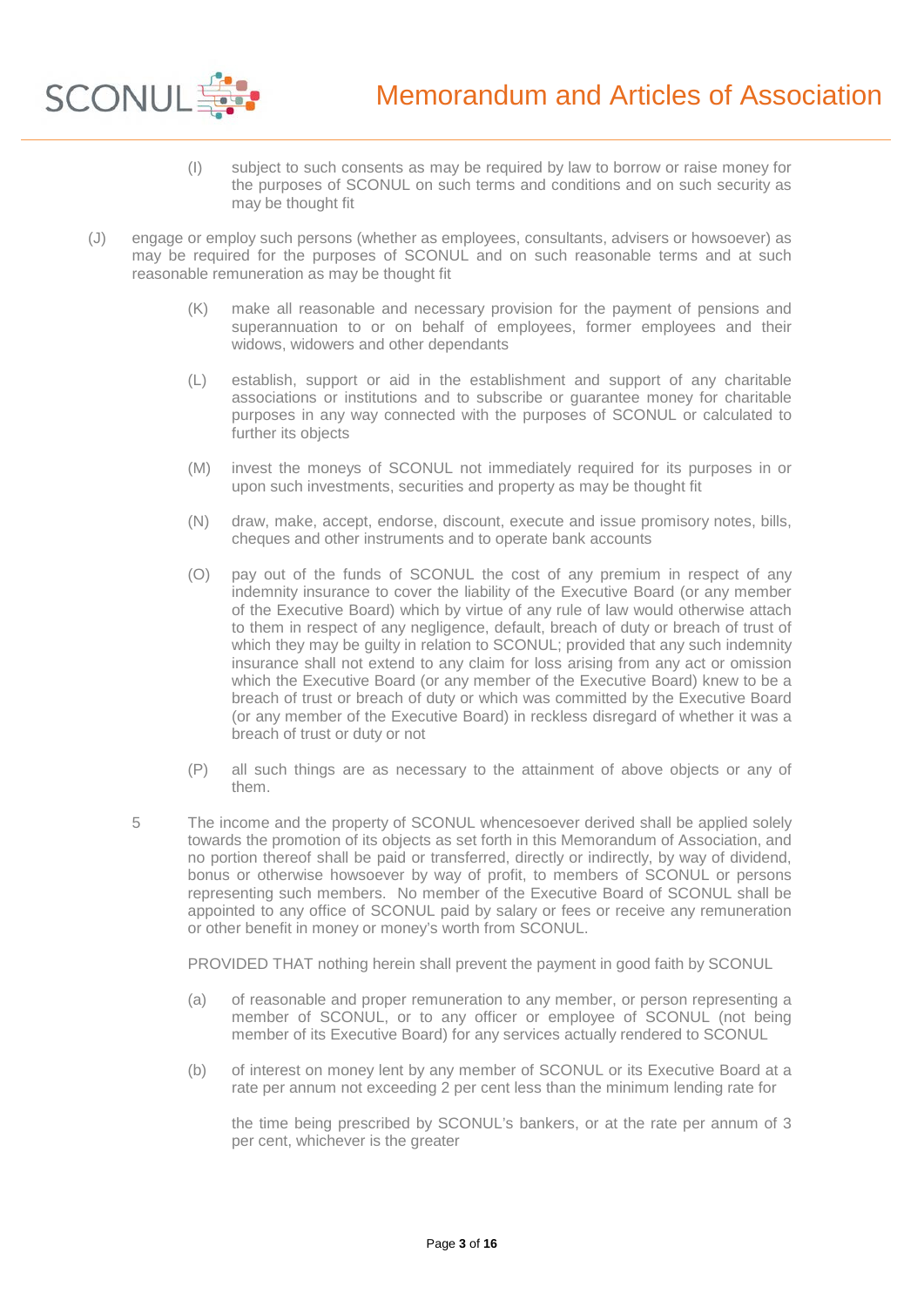

- (c) of reasonable and proper rent for premises demised or let by any member of SCONUL or any representative of such a member or a member of its Executive Board
- (d) of reasonable out-of-pocket expenses to any members of SCONUL or any representative of such a member or a member of its Executive Board
- (e) Of reasonable and proper premiums in respect of indemnity insurance effected in accordance with Clause 4 (O) above.
- 6 The liability of members is limited.
- 7 Each member of SCONUL undertakes to contribute to the assets of SCONUL in the event of the same being wound up while it is a member or within one year after it ceases to be a member, for the payment of the debts and liabilities of SCONUL, contracted before it ceases to be a member, and of the costs, charges and expenses of winding up, and for the adjustment of the rights of the contributories among themselves, such amount as may be required not exceeding one pound.
- 8 If upon winding up or dissolution of SCONUL there remains, after the satisfaction of all its debts and liabilities, any property whatsoever, the same shall not be paid or distributed among the members of SCONUL but if and so far as effect can be given to the next provision shall be given or transferred to some other charitable institution or institutions having objects similar to the objects of SCONUL and which shall prohibit the distribution of its or their income and property among its or their members to an extent at least as great as imposed on SCONUL under or by virtue of Clause 5 of its Memorandum of Association, such institution or institutions to be determined by the members of SCONUL at or before the time of dissolution, and if and so far as effect cannot be given to such provisions then to some other charitable object with the approval of the Charity Commissioners.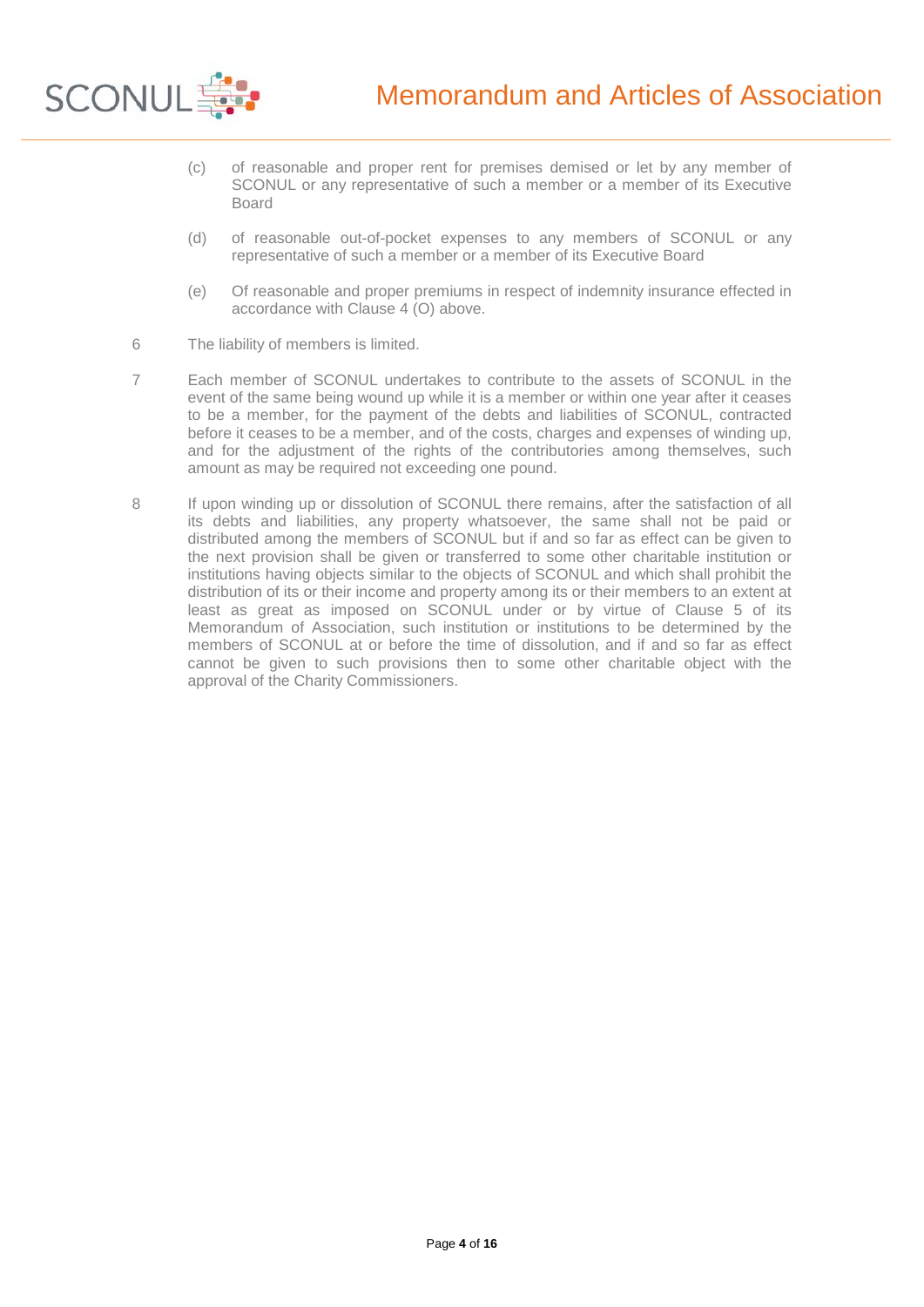

## The Companies Acts 1985 to 1989

Company limited by guarantee and not having a share capital

Articles of Association

Of

The Society of College, National and University Libraries  $\overline{\phantom{a}}$  , and the set of the set of the set of the set of the set of the set of the set of the set of the set of the set of the set of the set of the set of the set of the set of the set of the set of the set of the s

1 In these Articles, if not inconsistent with the subject or context, the words set out in the first column of the table below shall bear the meanings set opposite to them respectively in the second column thereof.

| <b>WORDS</b>          | <b>MEANINGS</b>                                                                                                                                                                                                      |
|-----------------------|----------------------------------------------------------------------------------------------------------------------------------------------------------------------------------------------------------------------|
| <b>SCONUL</b>         | This company                                                                                                                                                                                                         |
| The Act               | The Companies Act 1985 (including any statutory<br>or re-enactment thereof for the time being in force)                                                                                                              |
| <b>These Articles</b> | These Articles of Association as originally framed,<br>or as from time to time altered by Special<br><b>Resolution</b>                                                                                               |
| <b>Members</b>        | The members of SCONUL for the time being and<br>from time to time                                                                                                                                                    |
| Representative        | An individual representing a Member, as provided<br>in Articles 13 and 17 of these Articles                                                                                                                          |
| Observer              | A Representative of any institution or professional<br>body having Observer status in accordance with<br>Article 11 of these Articles                                                                                |
| The Executive Board   | The executive of SCONUL being the body<br>specified in Articles 45 to 67 of these Articles to act<br>as Board of Directors                                                                                           |
| Office                | The Registered Office of SCONUL                                                                                                                                                                                      |
| Seal                  | The Common Seal of SCONUL                                                                                                                                                                                            |
| Year                  | Calendar year                                                                                                                                                                                                        |
| Library               | A collection of information resources available for<br>consultation. This term is taken to encompass<br>Members' organisational groupings combining<br>libraries with audio-visual, computing and other<br>services. |

2 Words importing individuals include bodies corporate; the masculine gender shall include the feminine, and the singular shall include the plural and vice versa.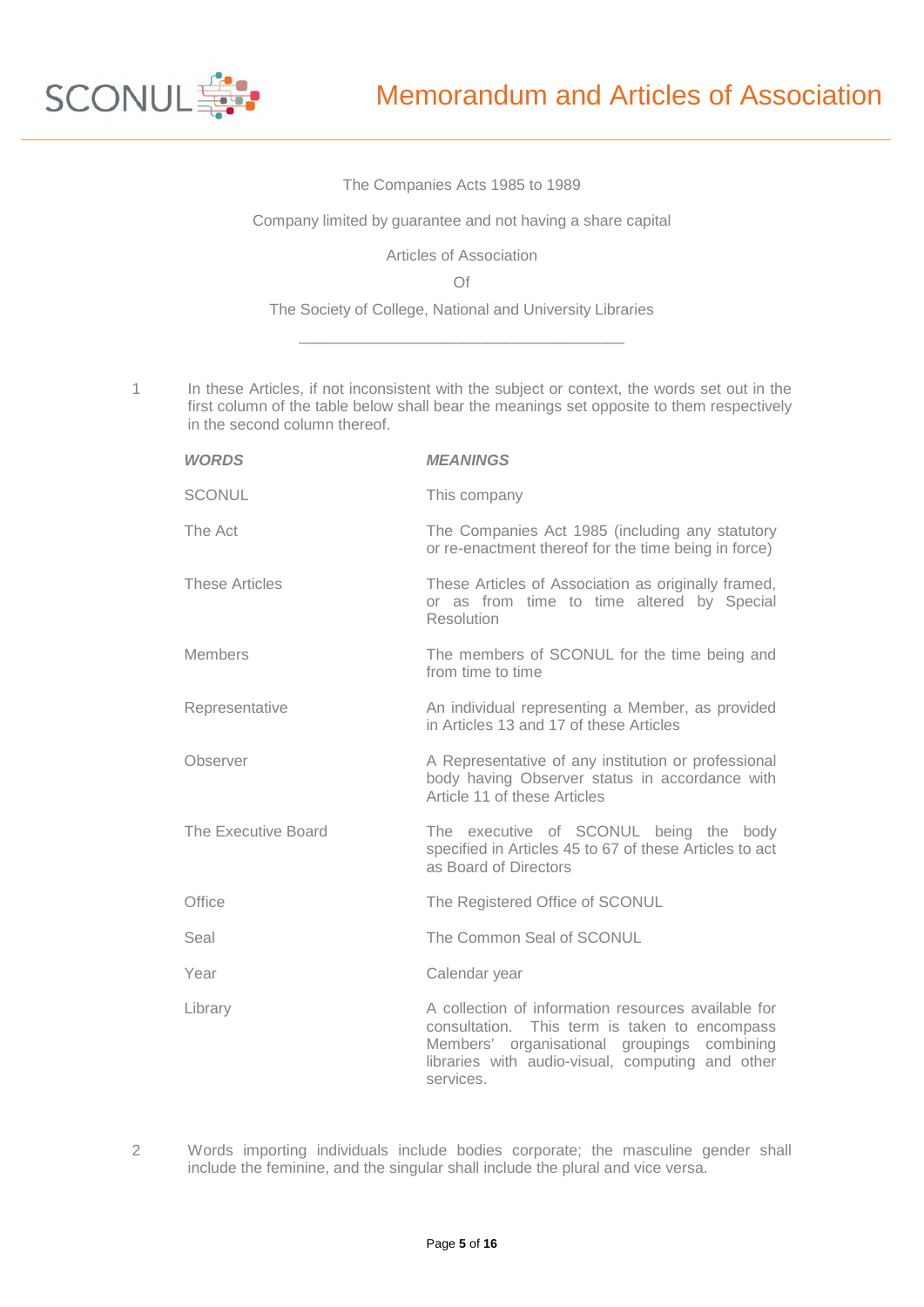

- 3 Expressions referring to writing shall, unless the contrary intention appears, be construed as including references to printing, lithography, photography, and other modes of representing or reproducing words in a visible form.
- 4 Unless the context otherwise requires, words or expressions contained in these regulations shall bear the same meaning as in the Act or any statutory modification thereof in force at the date at which these regulations become binding on the company.

#### **Members**

- 5 The membership of SCONUL shall be available to those institutions which, being bodies corporate, fulfil the membership criteria laid out below and as amended and approved from time to time by a quorate General Meeting of Members.
- 6 **Full Membership** is available to
	- 6.1 Universities in the United Kingdom with a Royal Charter or through designation by the Further and Higher Education Acts 1992.
	- 6.2 Universities in the Republic of Ireland recognised by the Department of Education of the Republic of Ireland and funded by the Higher Education Authority (Republic of Ireland).
	- 6.3 A part of a federal university meeting the criteria for this category of membership framed from time to time by the Executive Board on behalf of SCONUL and contained in its Rules for the Conduct of Business.
	- 6.4 Institutions of higher education not designated as universities but comparable in nature and mission to a university and other relevant incorporated bodies meeting the criteria framed from time to time by the Executive Board on behalf of SCONUL and contained in the Rules for the conduct of business.
	- 6.5 The designated National Libraries of Britain, Ireland, Scotland and Wales as well as any other national libraries in the British Isles functioning as research libraries for the general public and having a substantial collection of national significance. The national libraries shall be exceptionally eligible to additional Memberships upon a recommendation made by the Executive Board of SCONUL and approved by a full meeting of the representatives. Such exceptional arrangements shall be subject to alteration by resolution passed at a General Meeting.
- 7 **Corporate Membership** may be available, on application to the Executive Board, to companies and other bodies' corporate not otherwise eligible under the criteria for membership. On receipt of an application, the Executive Board shall at its absolute discretion decide whether to admit the applicant into Corporate Membership on the grounds that its business is well aligned with the affairs and objectives of SCONUL's other members. Corporate Members shall have no vote in the deliberations of SCONUL nor shall they appoint Representatives eligible for election to the Executive Board, but they shall have the right to attend meetings, provided that, at each meeting, no more than three persons attend on behalf of a particular Corporate Member
- 8 No university, educational establishment or library as specified in Articles 5 to 6 of these Articles shall become a member before its application for membership, having been considered by the Executive Board, shall have been approved by a resolution of SCONUL passed at a General Meeting.
- 9 Upon a recommendation from the Executive Board SCONUL may by resolution passed at a General meeting (a) exclude from membership any organisation meeting the stated criteria; (b) terminate the membership of any existing member. The Executive Board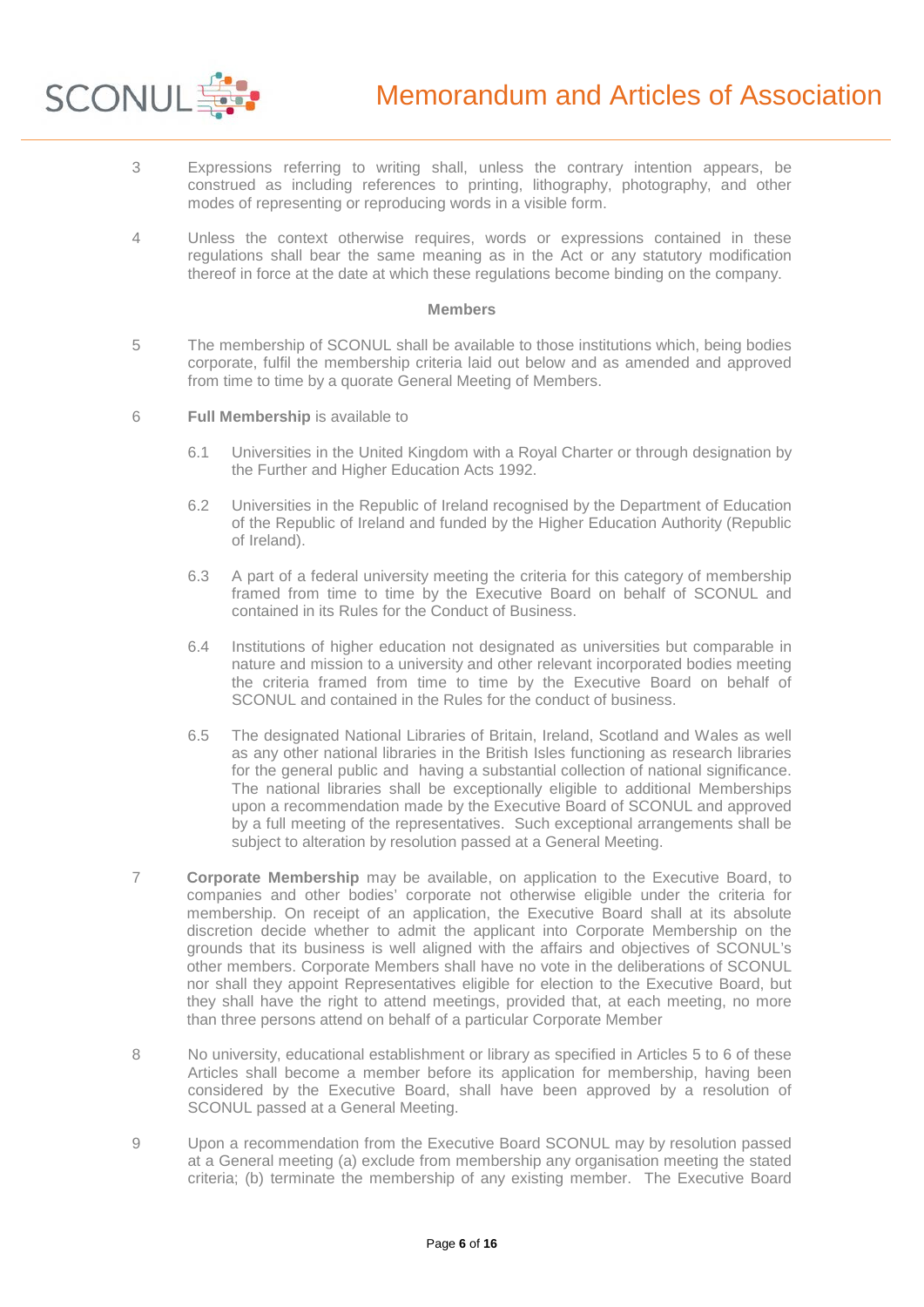

shall not be bound to assign any reason for such recommendation, nor shall SCONUL be bound to assign any reason for such exclusion or termination.

- 10 A member may be written notice deposited at the Office not later than fourteen days before the date fixed for the Annual General Meeting in any Year resign its membership with effect from the expiry of the Year in which such notice is deposited PROVIDED THAT if at any Annual General Meeting an amendment to the basis upon which a Member's subscription is to be calculated for the following Year is proposed which if passed would have the effect of increasing a Member's subscription then that Member may by the oral declaration of its Representative (or proxy) at the meeting before such amendment is voted upon (confirmed by notice in writing deposited at the Office within three days after the declaration is made) resign its membership with effect from the expiry of the then current Year.
- 11 Observer status shall be offered to such institutions or professional bodies as recommended by the Executive Board and approved by a resolution passed at a General Meeting. Such observers shall also be eligible to subscribe to the information services offered to members on terms and conditions so approved. The Executive Board may with the approval of the quorate General Meeting suspend or remove any or such observer statuses. Organisations having Observer status have no rights to vote or be represented within SCONUL but their representatives may be coopted to assist with the work of SCONUL as laid out in its Rules for the Conduct of Business.
- 12 Each national, or academic library, being a body corporate, and each other university and educational establishment, being a body corporate whose library was immediately prior to 31 March 1994 a member of the unincorporated association called the Council of Polytechnic Librarians may within a period of three months of that date deposit at the Office a written consent to becoming a member of SCONUL and shall thereby be admitted to Membership of SCONUL.

### **Representatives**

- 13 Full Members shall normally have as their Representative the Librarian or the Principal Officer in charge of the member's Information Services.
- 14 [rescinded by Special Resolution 3 at the Annual General Meeting on 11 April 2000]
- 15 A Representative shall be appointed, and may be removed, by written notice to SCONUL from the Member entitled to be represented. An appointment or removal so made shall take effect only upon deposit of such notice at the office.
- 16 The termination or resignation of membership of a Member pursuant to Articles 9 and 10 of the Articles shall *ipso facto* terminate the appointment of any Representative appointed by such member.
- 17 All Representatives shall be entitled to receive notice of, to attend, speak at and vote at General Meetings of SCONUL.

### **General Meetings**

18 An Annual General Meeting shall be held not more than eighteen months after the incorporation of SCONUL and subsequently once in every year, at such time (within a period of not more than fifteen months after the holding of the last preceding Annual General Meeting) and place as be determined by the Executive Board. General Meetings are for the conduct of company matters which are required by the Act or these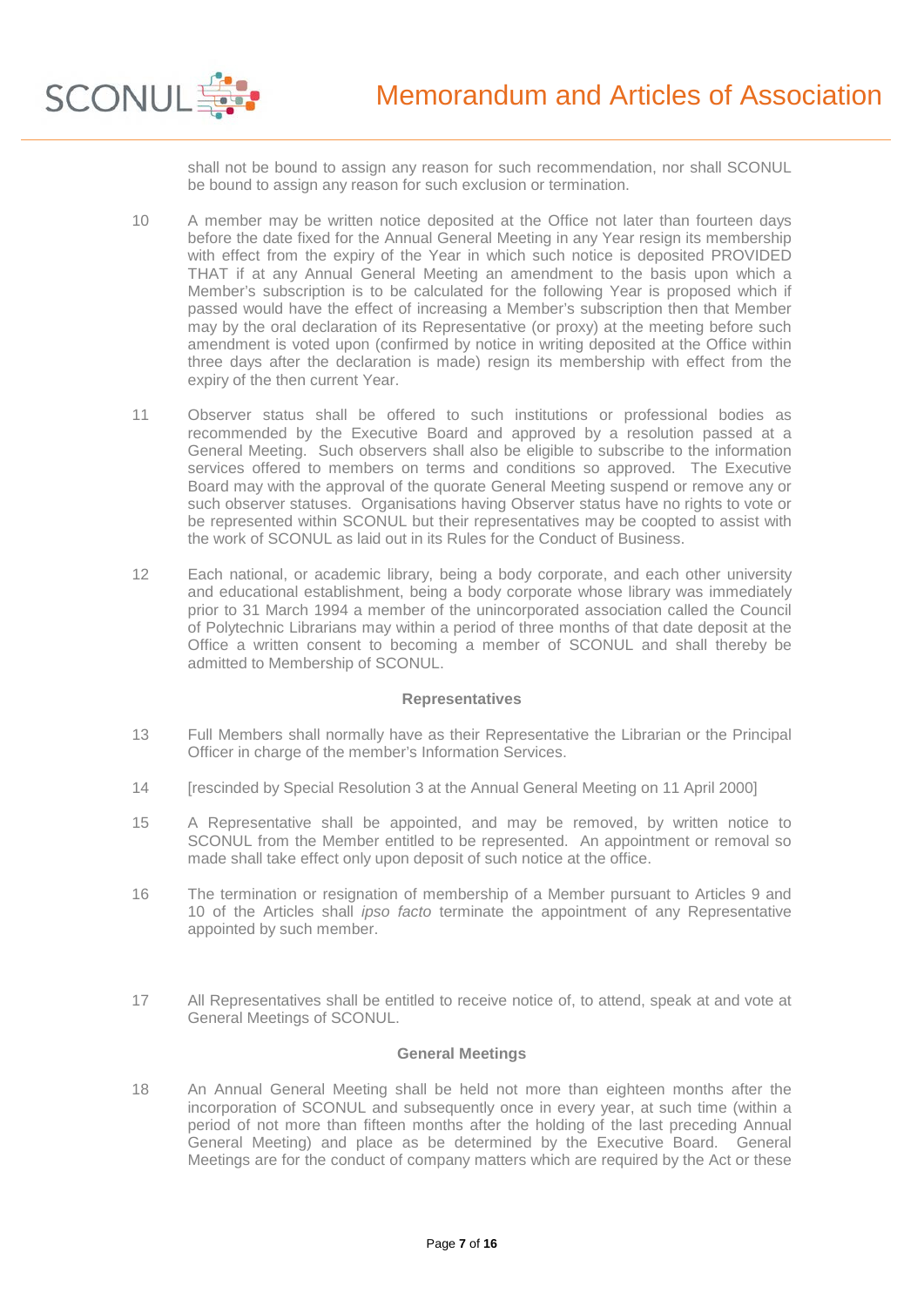

Articles to be dealt with by SCONUL in general meeting and should be distinguished from business Meetings where the organisation pursues its general objectives.

- 19 All other general Meetings shall be called Extraordinary General Meetings.
- 20 The Executive Board may whenever they think fit, and shall on requisition in accordance with the Act, proceed to convene an Extraordinary General Meeting.

#### **Notice of General Meetings**

- 21 An Annual General Meeting and any Extraordinary General Meeting at which it is proposed to pass a Special Resolution shall be called by twenty-one days' notice in writing at the least, and any other General Meeting by fourteen days' notice in writing at the least, exclusive in either case of the day on which the notice is served or deemed to be served and of the day on which it is given. Notice shall be given to each member and to its Representative or Representatives. The accidental omission to give notice to, or the non-receipt of notice by any person entitled to receive notice shall not invalidate the proceedings at any General Meeting.
- 22 Every notice calling a General Meeting shall specify the place, the day and the hour of the meeting, if other than ordinary business is to be transacted, the notice shall specify the general nature of such business; and, if any resolution is to be proposed as an Extraordinary Resolution or as a Special Resolution, the notice shall contain a statement to that effect.
- 23 Ordinary business shall mean and include only business transacted at an Annual General Meeting of the following classes, that is to say
	- 23.1 the consideration and adoption of the Balance Sheet and Income and Expenditure Account and Report of the Executive Board and the Auditors, and other related documents
	- 23.2 the appointment of Auditors, and the fixing of the remuneration of the Auditors or the determination of the manner in which such remuneration is to be fixed
	- 23.3 the election of the Executive Board members in place of those retiring; and
	- 23.4 the election of the Chairman, the Vice-Chairman, the Honorary Treasurer and, if appropriate, the Honorary Secretary of SCONUL.

### **Proceedings at General Meetings**

- 24 No business shall be transacted at any General Meeting unless a quorum is present when the meeting proceeds to business. One third (or the number nearest to but not less than one-third) of the aggregate number of Representatives whom the Members for the time being are entitled to appoint shall be a quorum for all purposes.
- 25 If within thirty minutes from the time appointed for the meeting a quorum is not present the meeting shall stand adjourned to such other day and at such other time and place as the Chairman shall appoint, and if at the adjourned meeting a quorum is not present within thirty minutes from the time appointed for the meeting the Representatives present shall be a quorum.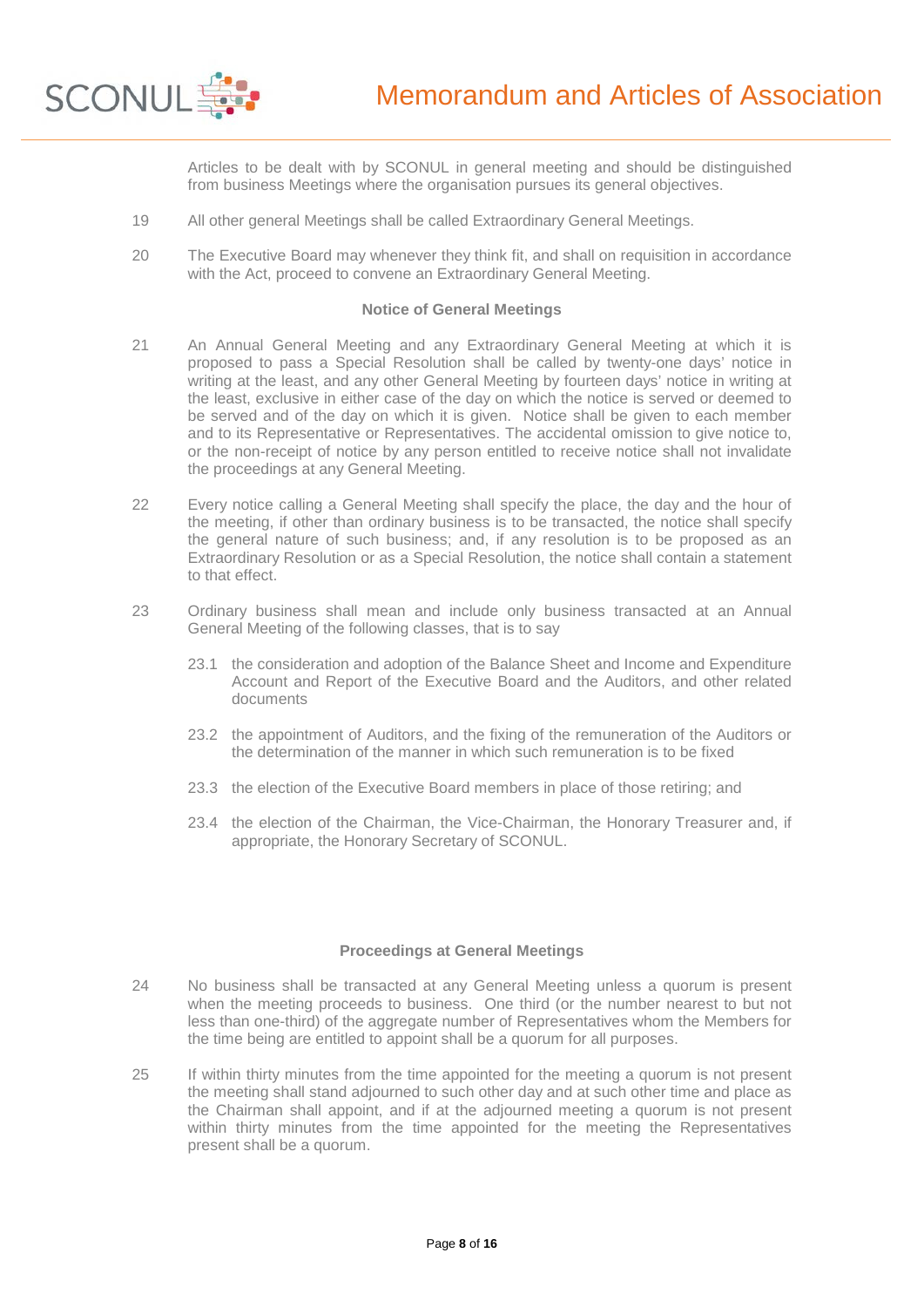

- 26 The Chairman of SCONUL, failing whom its Vice-Chairman, shall preside as Chairman at every General Meeting but if there be no such Chairman or Vice-Chairman or if at any meeting neither of them shall be present within fifteen minutes after the time appointed for holding the meeting and willing to preside, the Representatives present in person or by proxy shall choose one of their number to preside.
- 27 The Chairman may with the consent of any meeting at which a quorum is present (and shall if so directed by such meeting) adjourn the meeting from time to time and from place to place, but no business shall be transacted at any adjourned meeting other than the business left unfinished at the meeting from which the adjournment took place. It shall not be necessary to give any notice of an adjournment or of the business to be transacted at an adjourned meeting (except where the meeting has been adjourned for thirty days or more, when notice of the adjourned meeting shall be given as in the case of an original meeting).
- 28 At any General Meeting a resolution put to the vote of the meeting shall be decided on a show of hands unless a poll is (before or on the declaration of the result of the show of hands) demanded by
	- 28.1 the Chairman; or
	- 28.2 no fewer than three Representatives; or
	- 28.3 Representatives being in number not less than one-tenth of the aggregate number of all Representatives whom the Members for the time being are entitled to appoint.

A demand for a poll may be withdrawn. Unless a poll be so demanded (and the demand not be withdrawn) a declaration by the Chairman that a resolution has been carried, or carried unanimously or by a particular majority, or lost, or not carried by a particular majority, and an entry to that effect in the minutes shall be conclusive evidence of the fact without proof of the number or proportion of the votes recorded for or against such resolution.

- 29 If any votes shall be counted which ought not to have been counted, or might have been rejected, the error shall not vitiate the resolution unless it be pointed out at the same meeting, or at an adjournment thereof, and not in that case unless it shall in the opinion of the Chairman be of sufficient magnitude to vitiate the resolution.
- 30 If a poll is duly demanded (and the demand is not withdrawn) it shall be taken in such a manner as the Chairman may direct and the result of a poll shall be deemed to be the

 resolution of the meeting at which the poll was demanded. The Chairman may appoint scrutineers and may adjourn the meeting to some place and time fixed by him for the purpose of declaring the result of the poll.

- 31 A poll demanded on the election of a Chairman or on a question of adjournment shall be taken forthwith. A poll demanded on any other question shall be taken either immediately or at such time and place (including by post) as the Chairman of the meeting shall direct, and any business other than that upon which the poll has been demanded may be proceeded with pending the taking of the poll. No notice need be given of a poll not taken immediately.
- 32 On a poll votes may be given either by a Representative or by his proxy.
- 33 Every Representative shall have one vote.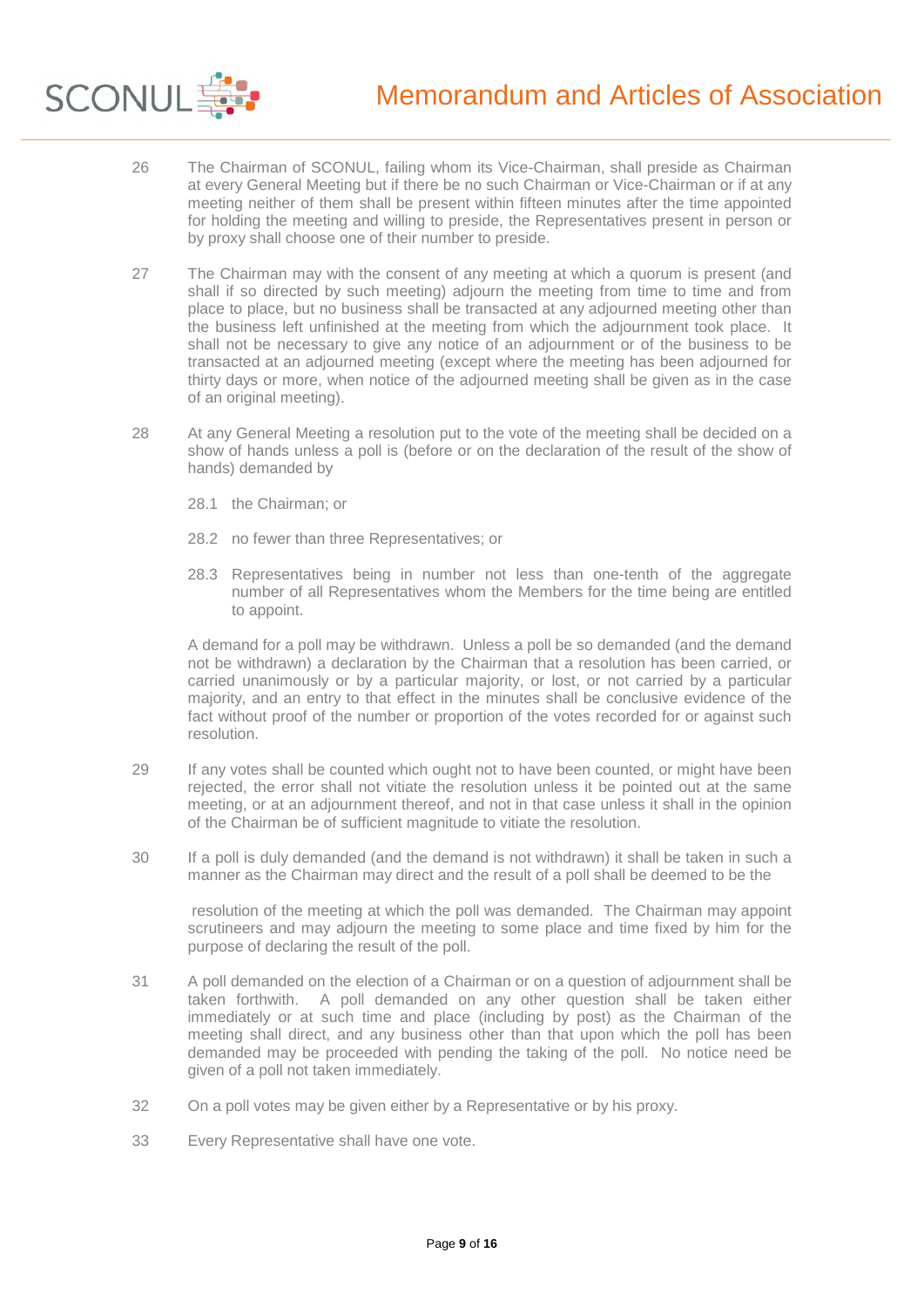

- 34 In the case of an equality of votes, whether on a show of hands or on a poll, the Chairman of the meeting at which the poll is demanded shall be entitled to a second or casting vote.
	- 34.1 No resolution shall be rescinded or amended at the same meeting at which it is passed. Twenty-eight days notice of its rescindment or amendment must be given, but the resolution shall not be rescinded or amended unless by the consent of the members present at the meeting at which the rescindment is considered.

#### **Proxies**

- 35 The instrument appointing a proxy shall be in writing under the hand of the Representative making the appointment and must be deposited at the Office, or such other place, if any, as is specified for that purpose in the notice convening the Meeting, not less than forty-eight hours before the time appointed for holding the Meeting or the adjourned Meeting at which the person named in the instrument proposes to vote or in the case of a poll not less than twenty-four hours before the time appointed for the taking of the poll and in default the instrument of the proxy shall not be treated as valid.
- 36 The instrument appointing a proxy shall be in the following form or as near thereto as circumstances shall admit:-

SOCIETY OF COLLEGE, NATIONAL AND UNIVERSITY LIBRARIES (SCONUL)

I, of

a Representative of SCONUL representing (name of the member), hereby appoint  $\Box$  to vote for me and on my behalf at the (Annual or Extraordinary or Adjourned, as the case may be) General Meeting of SCONUL to be held on (date) and at every adjournment thereof.

Dated

**Signed** 

- 37 The appointment of the proxy shall be deemed to confer authority to join in demanding a poll.
- 38 A valid proxy shall, unless the contrary is stated thereon, remain valid as well for an adjournment of the Meeting as for the Meeting which it relates.
- 39 A vote given in accordance with the terms of the appointment of the proxy shall be valid notwithstanding the previous death of the Representative executing the proxy or the previous revocation of the proxy, provided that there has not been deposited at the Office, before the commencement of the meeting or Adjourned Meeting or poll at which the vote is given, any written revocation of the proxy or any removal of the Representative under the terms of Article 15 of these Articles.

# **Officers**

- 40 There shall be the following Officers of SCONUL, all of whom except the Secretary and any Deputy or Acting Secretary, shall be Representatives:-
	- 40.1 A Chairman [or other title]
	- 40.2 A Vice-Chairman [or other title]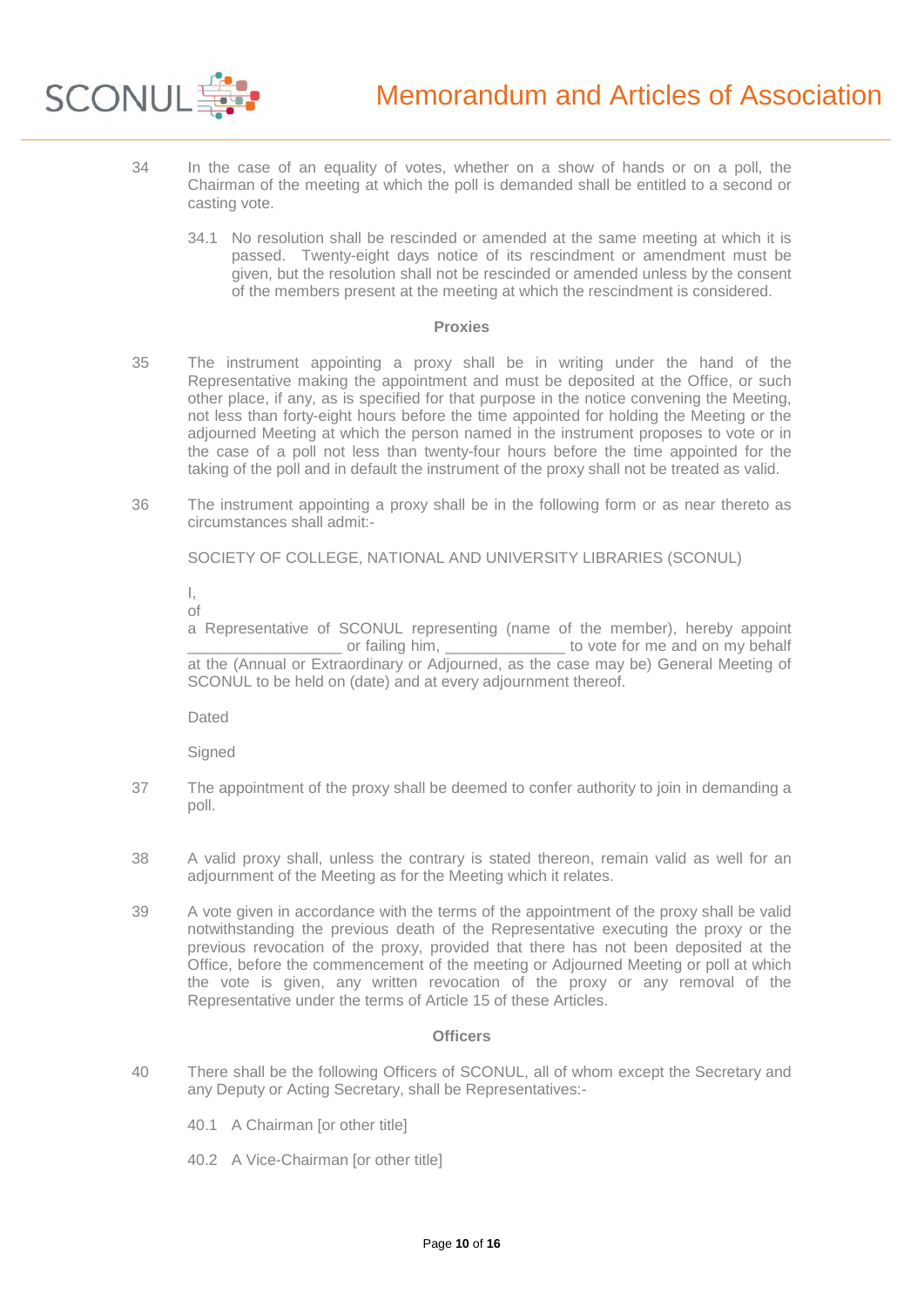

- 40.3 An Honorary Treasurer
- 40.4 A Secretary, and
- 40.5 If appointed as provided in Article 42 of these Articles, a Deputy or Acting Secretary or an Honorary Secretary.
- 41 A Vice-Chair and Honorary Treasurer shall be elected at the Annual General Meeting to hold Office as follows until the end of the Annual General Meeting at the end of his or her term of office, unless he or she shall before then cease to be a Representative:
	- 41.1 Vice-Chair: two years, after which he or she shall become Chair for two years with no immediate eligibility for re-election to either office
	- 41.2 Honorary Treasurer: three years, with eligibility for one additional term in his or her office.
- 42 A Secretary, Deputy, Acting or Honorary Secretary shall be appointed as follows:-
	- 42.1 The Secretary shall be appointed by the Executive Board and shall hold office for the term of his contract of employment or until such time as the contract of employment is terminated by the Executive Board.
	- 42.2 The Deputy and Acting Secretary shall be appointed by the Executive Board to hold office for such period as shall be agreed by the Executive Board.
	- 42.3 The Honorary Treasurer shall be appointed at the Annual General Meeting to hold office for such a period as shall be agreed by the Executive Board or until he ceases to be a Representative if earlier.
- 43 If at any time there shall be a vacancy amongst the Officers (other than the Secretary, Deputy or Acting Secretary) the same shall be filled by a Representative appointed by the Executive Board who shall hold office until the end of the Annual General Meeting next following his appointment but shall be eligible for election at such meeting.
- 44 A nomination for election of a Representative to the post of officer in accordance with Articles 41 and 42 of these Articles shall be in writing and deposited at the Office not later than twenty-one days before the Annual General Meeting at which the election is to be proposed, signed by two Representatives, and by the Representative nominated, to indicate his consent to the nomination.

#### **The Executive Board**

- 45 The Executive Board shall comprise:
	- 45.1 ex-officio, the Officers for the time being other than the Secretary. A Deputy, Acting or Honorary Secretary may at the discretion of the majority of the Executive Board be a member of the Executive Board for the length of his duty
	- 45.2 not more than eight elected Representatives
	- 45.3 during the year immediately following his term of office, any person who has held the office of Chair continuously for two years.
- 46 The eight elected Representatives shall each serve for three years with no immediate eligibility for re-election to this role.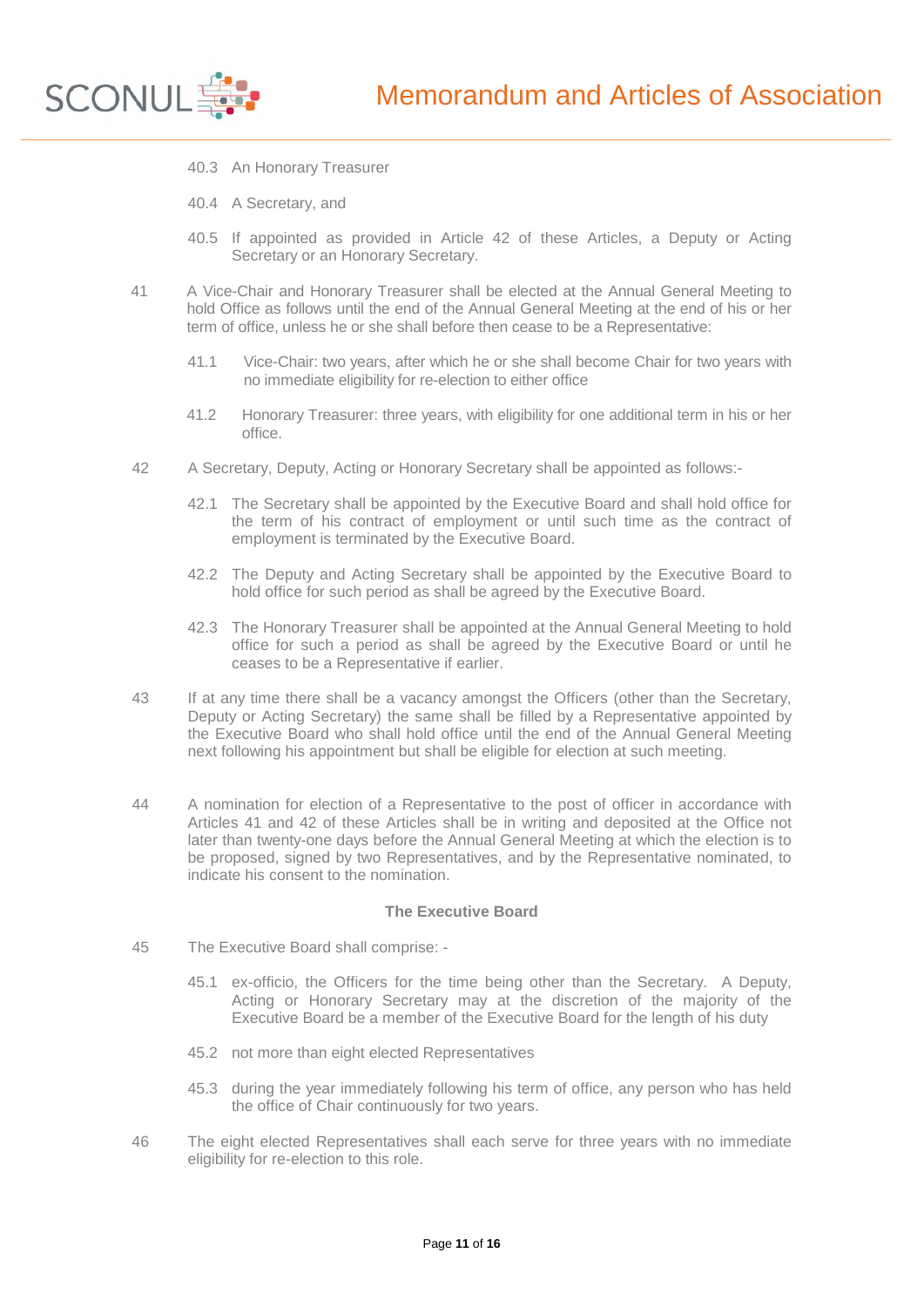

- 47 At each Annual General Meeting the elected Representatives who have completed their term of office on the Executive Board shall retire and shall not be eligible for re-election<br>until the next succeeding Annual General Meeting. As between persons who until the next succeeding Annual General Meeting. commenced service on the same day those to retire shall, unless they otherwise agree among themselves, be determined by lot.
- 48 The Executive Board shall have the power to co-opt up to four representatives or observers each serving for a period of up to but not exceeding three years.
- 49 The Executive Board may fill any casual vacancy amongst the elected Representatives on the Executive Board by co-option from amongst the Representatives, but persons so co-opted to the Executive Board shall retire at the Annual General Meeting next following their co-option and shall be eligible for election at such meeting.
- 50 A nomination for election of a Representative to the Executive Board shall be in writing and deposited at the Office not later than twenty-one days before the Annual General Meeting at which the election is to be proposed, signed by two Representatives, and by the Representative nominated to indicate his consent to the nomination.
- 51 Elections for the selection of Representatives to serve on the Executive Board shall be held at the Annual General Meeting in accordance with Article 23.3 of the Articles.

#### **Disqualification of Executive Board members**

- 52 The Office of an Executive Board Member shall be vacated
	- 52.1 if a receiving order is made against him or he makes any arrangement or composition with his creditors;
	- 52.2 if he is suffering from mental disorder and either
		- (i) He is admitted to hospital in pursuance of an application for admission to treatment under the Mental Health Act 1983, or in Scotland, on application for admission under the Mental Health (Scotland) Act 1960; or
		- (ii) An order is made by a court having jurisdiction (whether in the United Kingdom or elsewhere) in matters concerning mental disorder for his detention or for the appointment of a receiver, curator bonis or other person to exercise powers with respect to his property or affairs;
	- 52.3 if he ceases to be a Representative;
	- 52.4 if by notice in writing to SCONUL he resigns his office;
	- 52.5 if he ceases to be an Executive Board Member by virtue of any provision of the Act or he becomes prohibited by law from being an Executive Board Member.
- 53 There shall be no limit as to the age at which any person may become or be an Executive Board Member or until which, having become or being an Executive Board Member, he may continue to act as an Executive Board Member.

### **Powers of the Executive Board**

54 The Executive Board may exercise all such powers of SCONUL, and do on behalf of SCONUL all such acts as may be exercised and done by SCONUL, and as are not by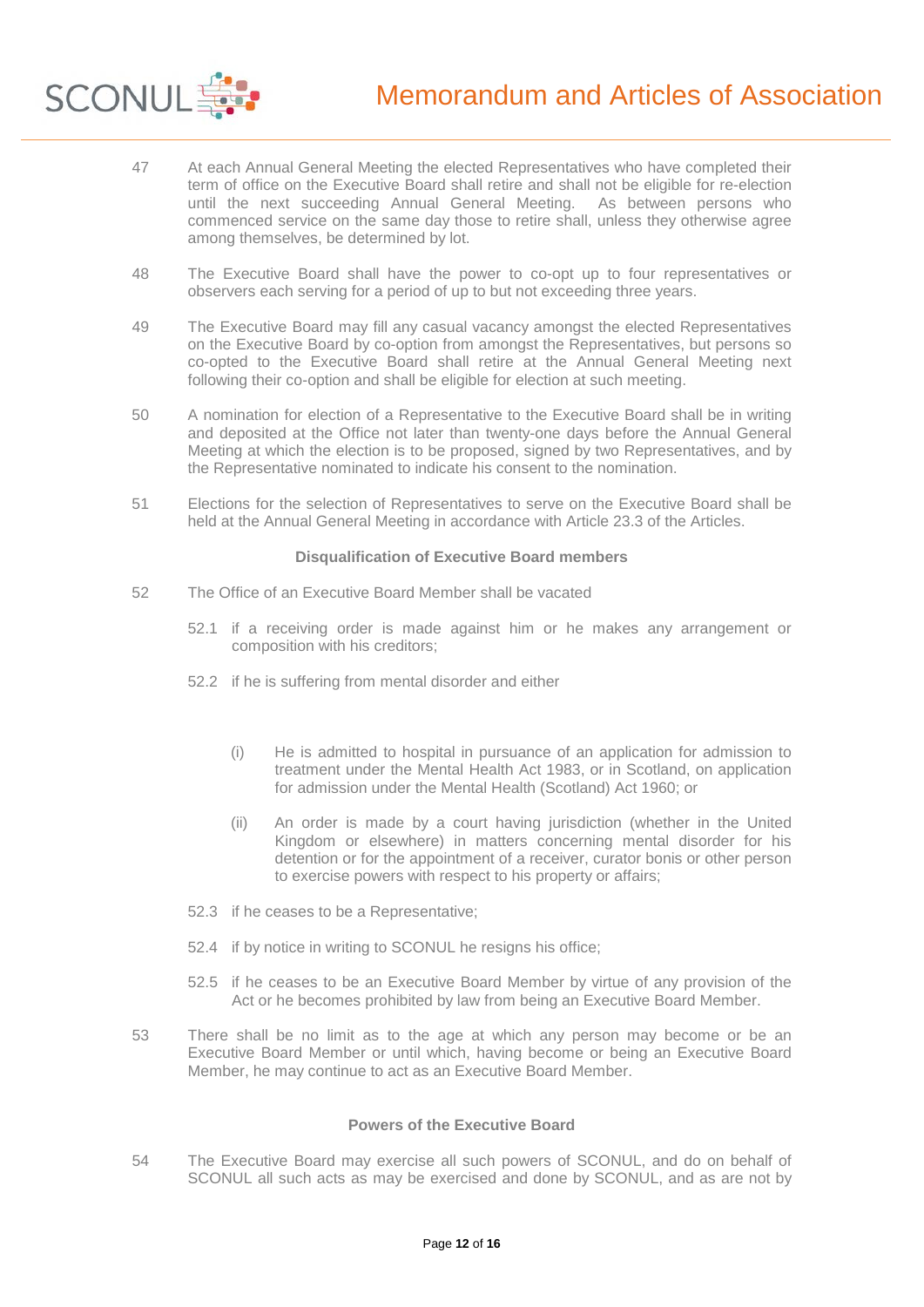

statute or by these Articles required to be exercised or done by SCONUL in General Meeting, subject nevertheless to any provisions of these Articles and of any statutes for the time being in force and affecting SCONUL, and to such regulations being not inconsistent with the aforesaid regulations or provisions, as may be prescribed by SCONUL in General Meeting; but no regulation made by SCONUL in General Meeting shall invalidate any prior act of the Executive Board which would have been valid if such regulation had not been made.

55 The Executive Board for the time being may act notwithstanding any vacancy in their body.

## **Proceedings of the Executive Board**

- 56 The Executive Board may meet together for the despatch of business, adjourn and otherwise regulate their meetings as they think fit, and determine the quorum necessary for the transaction of business. Unless otherwise determined, one-third or the number nearest to one-third of the Executive Board Members shall be a quorum.
- 57 Questions arising at any meeting shall be decided by a majority of votes, and in case of an equality of votes the Chairman of the meeting shall have a second or casting vote.
- 58 An Executive Board member may, and on the request of an Executive Board member the Secretary shall, at any time, summon a meeting of the Executive Board by notice served upon the several Executive Board members.
- 59 The Chairman for the time being of SCONUL shall be the Chairman of the Executive Board Meetings at which he is present. In his absence the Vice-Chairman of SCONUL, if present at an Executive Board Meeting, shall be the Chairman thereof. In the absence of the Chairman and Vice-Chairman of SCONUL the Executive Board members present

 at an Executive Board Meeting shall elect one of their number present to be Chairman of that Meeting.

- 60 An Executive Board meeting at which a quorum is present shall be competent to exercise all the authorities, powers and discretions by or under the regulations of SCONUL for the time being vested in the Executive Board generally.
- 61 All acts *bona fide* done by any Executive Board Meeting or Sub-Committee of the Executive Board, or by any person acting as an Executive Board Member or as a Committee Member, shall notwithstanding that it be afterwards discovered that there was some defect in the appointment or continuance in office of any Executive Board member or of any member of such Committee or of any person acting as aforesaid, or that they or any of them were disqualified, be as valid as if every such person had been duly appointed or had duly continued in office and was qualified to be an Executive Board Member or Committee Member.
- 62 The Executive Board shall cause proper Minutes to be made of the proceedings of all Meetings of SCONUL and of the Executive Board and of any Committees of the Executive Board, and of all business transacted at such meetings, and any such Minutes, if purporting to be signed by the Chairman of such Meeting, or by the Chairman of the next succeeding Meeting, shall be sufficient evidence without any further proof of the facts therein stated.
- 63 A resolution in writing signed by all the Executive Board Members for the time being or by all Members of any committee of the Executive Board who are duly entitled to receive notice of an Executive Board Meeting or a meeting of such Committee shall be as valid and effectual as if it had been passed at an Executive Board meeting or at a meeting of such Committee duly convened and constituted.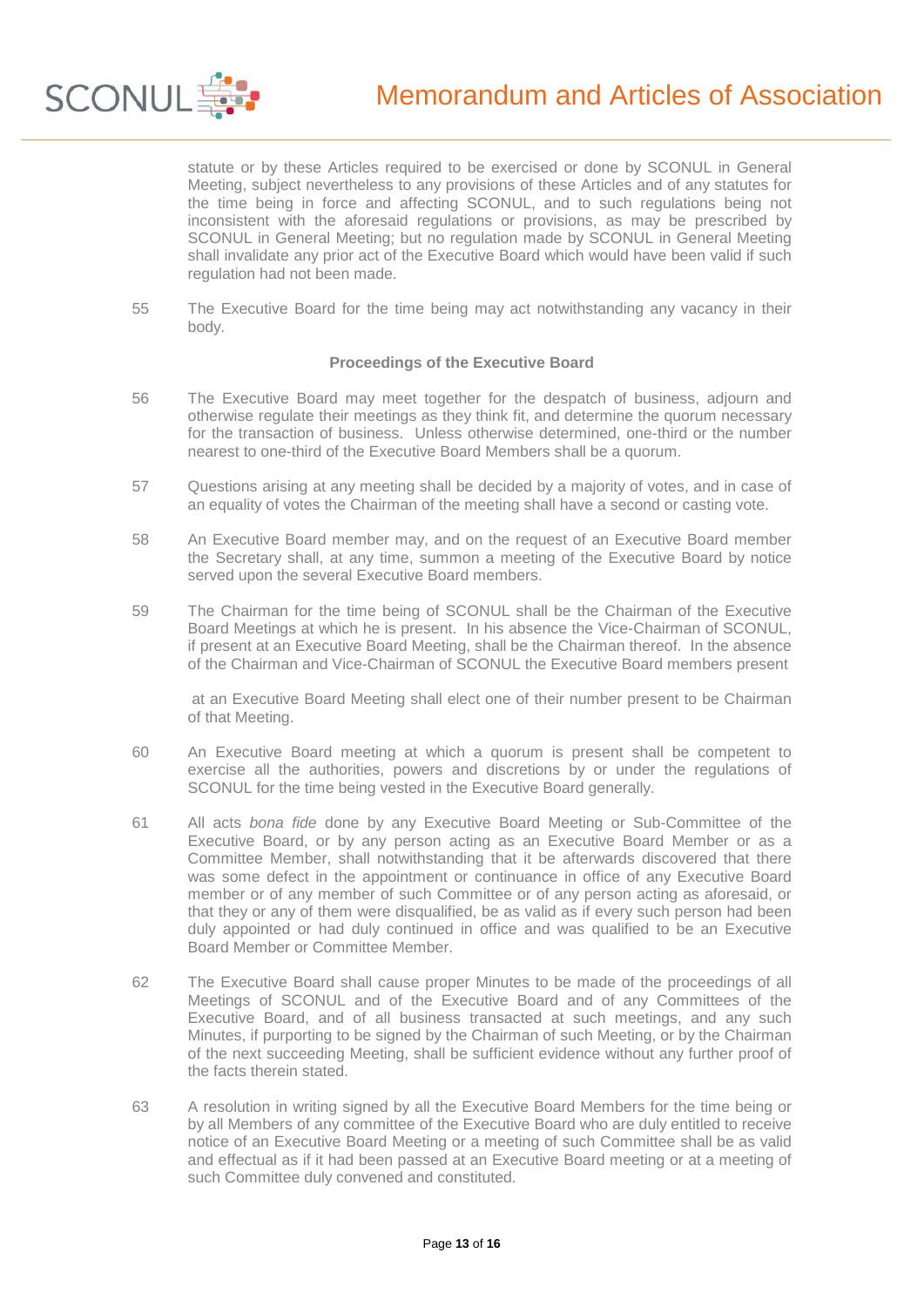

**SCONUL** 

- 65 (a) The Executive Board may delegate any of their powers or the implementation of any of their resolutions to any committee.
	- (b) The resolution making that delegation shall specify those who serve or be asked to serve on such committee (though the resolution may allow the committee to make co-options up to a specified number).
	- (c) The composition of any such committee shall be entirely at the discretion of the Executive Board and may comprise such of their number (if any) as the resolution may specify.
	- (d) The deliberations of any such committee shall be reported regularly to the Executive Board and any resolution passed or decision taken by any such committee shall be reported forthwith to the Executive Board and for that purpose every committee shall appoint a secretary.
	- (e) All delegations under this article shall be revocable at any time.
	- (f) The Executive Board may make such regulations and impose such terms and conditions and give such mandates to any such committee or committees as it may from time to time think fit.
	- (g) For the avoidance of doubt the Executive Board may delegate financial matters to any committee and may empower such committee to resolve upon the operation of any bank account according to such mandate as it shall think fit provided always that no committee shall incur expenditure on behalf of SCONUL except in accordance with a budget which has been approved by the Executive Board.
- 66 An Executive Board sub-committee may elect a Chairman on its meetings; if no such Chairman is elected, or if at any meeting a Chairman is not present within five minutes after the time appointed for holding the same, the committee members present may choose one of their number to be Chairman of the meeting.
- 67 An Executive Board sub-committee may meet and adjourn as it thinks proper. Questions arising at any meeting shall be determined by a majority of votes of the committee members present, and in the case of an equality of votes the Chairman shall have a second or casting vote.

### **Groups**

- 68 The Executive Board shall have the power to set up from time to time in order to advise the Executive Board and membership such standing groups or ad hoc groups as it shall decide, provided that the setting up of any group and its terms of reference and membership shall be approved at the next General Meeting.
- 69 Any group so formed shall conform to the current rules for the conduct of business imposed upon it by the Executive Board at the behest of Representatives in General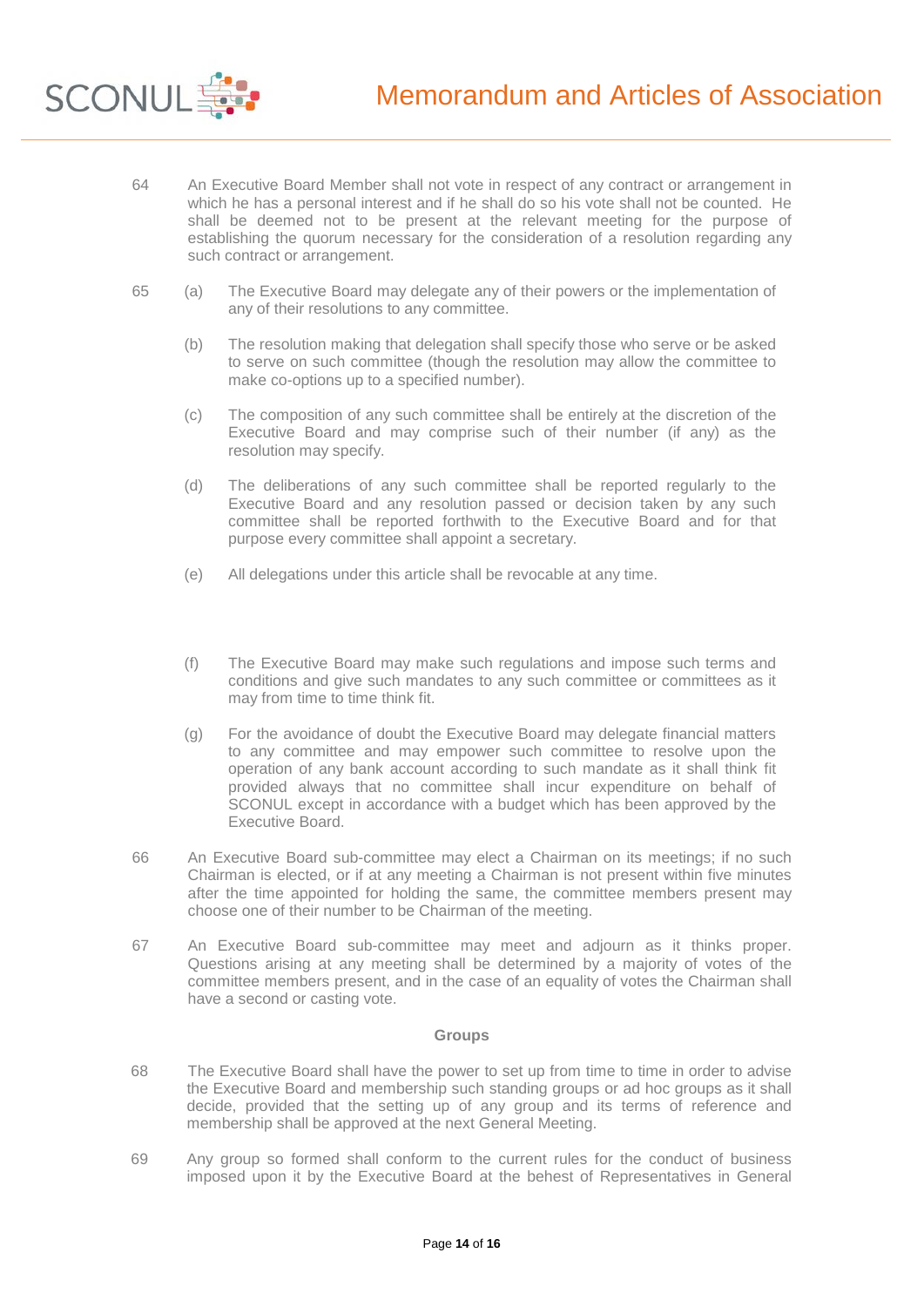

Meeting. These rules shall *inter alia* at all times require each group to report to the Executive Board upon the carrying out of its functions and to operate within a budget approved by the Executive Board.

## **Subscriptions**

- 70 Each Member shall pay SCONUL an annual subscription.
- 71 The subscription for each year shall be due on 1 January in that Year.
- 72 Before each Annual General Meeting the Executive Board shall notify to each Member by notice to its Representative the proposals of the Executive Board in respect of the basis upon which its subscriptions shall be calculated for the immediately following Year. Such proposals shall be subject to amendments thereof duly resolved at such Annual General Meeting. If such proposals (with any such amendments) are not approved at such Annual General Meeting the subscription for the immediate following year shall be the same as for the year in which the proposals were so notified.

### **The seal**

73 The Executive Board shall provide for the safe custody of the seal, which shall be used only with the authority of the Executive Board or an Executive Board Sub-Committee

 authorised in that behalf by the Executive Board. Every instrument to which the seal is affixed shall be signed by a member of the Executive Board and counter-signed by a second member of the Executive Board or by the Secretary.

### **The Secretary**

74 Subject to the provisions of the Act the Secretary (who shall not be an Executive Board member) shall be appointed by the Executive Board for such time, at such remuneration and upon such conditions as they may think fit and any Secretary so appointed may be removed by them. A Deputy or Acting Secretary, or an Honorary Secretary (any of whom, subject to the provisions of Clause A of Paragraph 5 of the Memorandum of Association of SCONUL, may be an Executive Board Member) may be appointed in accordance with Article 42 of these Articles and any person so appointed may act in place of the Secretary if there be no Secretary or no Secretary capable of acting.

# **Accounts**

- 75 The Executive Board shall cause accounting records to be kept in accordance with the Act. The accounting records shall be kept at the Office or, subject to the Act at such other place or places as the Executive Board shall think fit, and shall always be open to the inspection of the members of the Executive Board.
- 76 SCONUL may in General Meeting impose reasonable restrictions as to the time at which and the manner in which the statutory books and accounting records of the SCONUL may be inspected by the members but subject thereto the statutory books and accounting records shall be open to inspection by the members during usual business hours.
- 77 At the Annual General Meeting in every year the Executive Board shall lay before SCONUL a proper income and expenditure account for the period since the last preceding account together with a proper balance sheet made up as at the same date. Every such balance sheet shall be accompanied by proper reports of the Executive Board and the Auditors, and copies of such account, balance sheet and reports (all of which shall be framed in accordance with any statutory requirements for the time being